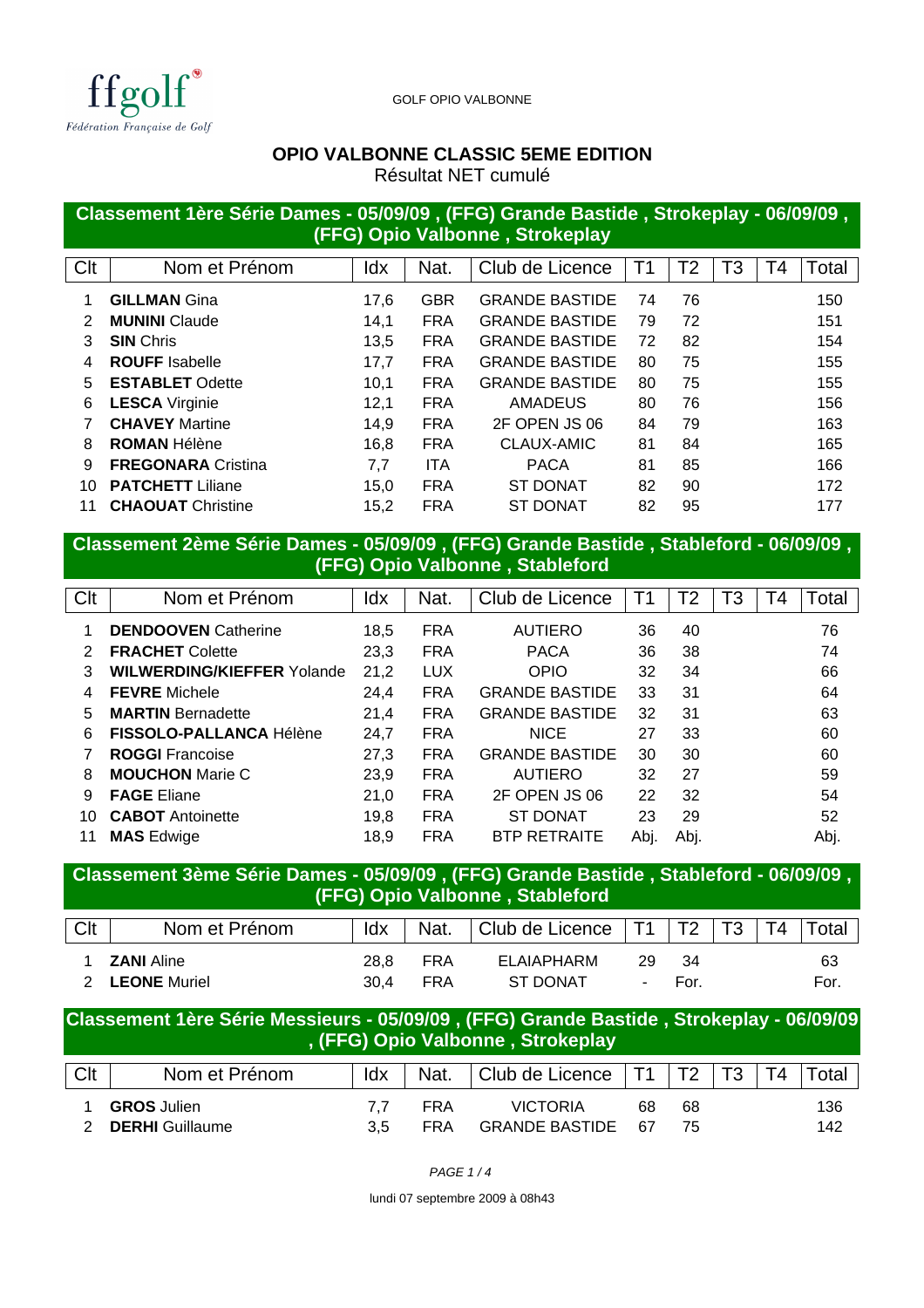

| Clt             | Nom et Prénom                    | ldx  | Nat.       | Club de Licence       | Τ1   | Τ2   | T <sub>3</sub> | T4 | Total |
|-----------------|----------------------------------|------|------------|-----------------------|------|------|----------------|----|-------|
| 3               | <b>BECKER Heiner</b>             | 4,9  | <b>GER</b> | <b>AMADEUS</b>        | 69   | 74   |                |    | 143   |
| 4               | <b>GARCIA Nicolas</b>            | 13,9 | <b>FRA</b> | LENVAL                | 65   | 79   |                |    | 144   |
| 5               | <b>WEBER</b> Steven              | 6,9  | <b>FRA</b> | <b>GRANDE BASTIDE</b> | 73   | 73   |                |    | 146   |
| 6               | <b>KNOBBE</b> Steve              | 12,2 | <b>DEN</b> | <b>GRANDE BASTIDE</b> | 76   | 73   |                |    | 149   |
| $\overline{7}$  | <b>MOUCHON</b> Denis             | 11,1 | <b>FRA</b> | <b>AUTIERO</b>        | 71   | 79   |                |    | 150   |
| 8               | <b>GARRET</b> Jean-Luc           | 13,4 | <b>FRA</b> | <b>AMADEUS</b>        | 73   | 78   |                |    | 151   |
| 9               | <b>DANIEL</b> Francis            | 13,7 | <b>FRA</b> | <b>PACA</b>           | 76   | 75   |                |    | 151   |
| 10              | <b>BOUTRY Jean</b>               | 12,7 | <b>FRA</b> | <b>ST DONAT</b>       | 87   | 65   |                |    | 152   |
| 11              | <b>THOMAS Bertrand</b>           | 11,4 | <b>FRA</b> | <b>ASTEK SUD-EST</b>  | 76   | 76   |                |    | 152   |
| 12 <sub>2</sub> | <b>SERVY</b> Jean-François       | 9,8  | <b>FRA</b> | <b>MARINA</b>         | 69   | 85   |                |    | 154   |
| 13              | <b>FUCHS</b> Frédéric            | 4,0  | <b>FRA</b> | <b>MONTE CARLO</b>    | 78   | 79   |                |    | 157   |
| 14              | <b>FARKAS Gilbert</b>            | 12,4 | <b>FRA</b> | <b>ST DONAT</b>       | 72   | 85   |                |    | 157   |
| 15              | <b>HENRY Philippe</b>            | 4,7  | <b>FRA</b> | <b>ASTEK SUD-EST</b>  | 78   | 79   |                |    | 157   |
| 16              | <b>PITOUT Nicolas</b>            | 7,1  | <b>FRA</b> | <b>GRANDE BASTIDE</b> | 81   | 76   |                |    | 157   |
| 17              | <b>DUTHEIL Frédéric</b>          | 11,4 | <b>FRA</b> | <b>ASAOICA</b>        | 77   | 83   |                |    | 160   |
| 18              | <b>VANTIEGHEM Bruno</b>          | 5,2  | <b>FRA</b> | <b>GRANDE BASTIDE</b> | 76   | 84   |                |    | 160   |
| 19              | <b>ANNEROSE Donat</b>            | 11,7 | <b>FRA</b> | <b>GRANDE BASTIDE</b> | 75   | 86   |                |    | 161   |
| 20              | <b>ZWAHLEN Thierry</b>           | 7,4  | <b>FRA</b> | MANDELIEU             | 79   | 82   |                |    | 161   |
| 21              | <b>ROGGI Marcel</b>              | 11,1 | <b>FRA</b> | <b>GRANDE BASTIDE</b> | 80   | 81   |                |    | 161   |
| 22              | <b>WILWERDING Jean Pierr</b>     | 14,2 | <b>LUX</b> | <b>OPIO</b>           | 81   | 81   |                |    | 162   |
| 23              | <b>GIOVAGNOLI</b> Carlo          | 12,2 | <b>ITA</b> | <b>GRANDE BASTIDE</b> | 83   | 79   |                |    | 162   |
| 24              | <b>GULLSTROM Lars</b>            | 13,1 | <b>SWE</b> | <b>OPIO</b>           | 81   | 82   |                |    | 163   |
| 25              | <b>THIERY Fredrik</b>            | 13,3 | <b>FRA</b> | <b>OPIO</b>           | 78   | 87   |                |    | 165   |
| 26              | <b>MOYNE</b> Gérald              | 14,1 | <b>FRA</b> | <b>MARINA</b>         | 80   | 85   |                |    | 165   |
| 27              | <b>MICHAUD- LARIVIERE Xavier</b> | 10,7 | <b>FRA</b> | <b>PACA</b>           | 79   | 86   |                |    | 165   |
| 28              | <b>ACOULON Emile</b>             | 10,2 | <b>FRA</b> | AIR FRANCE VALB       | 75   | 90   |                |    | 165   |
| 29              | <b>CHRIST Detlev</b>             | 8,9  | <b>FRA</b> | <b>ST DONAT</b>       | 84   | 82   |                |    | 166   |
| 30              | <b>PETRINI</b> Antonio           | 9,1  | <b>ITA</b> | <b>PACA</b>           | 83   | 84   |                |    | 167   |
| 31              | <b>DEFFIT Denis</b>              | 10,6 | <b>FRA</b> | <b>PACA</b>           | 87   | 81   |                |    | 168   |
| 32              | <b>MECA Gilbert</b>              | 14,4 | <b>FRA</b> | AIR FRANCE VALB       | 80   | 90   |                |    | 170   |
| 33              | <b>DELMARLE Julien</b>           | 12,2 | <b>FRA</b> | <b>ASAOICA</b>        | 80   | 90   |                |    | 170   |
| 34              | <b>CHAOUAT</b> Marc Alain        | 12,6 | <b>FRA</b> | <b>ST DONAT</b>       | 83   | 89   |                |    | 172   |
| 35              | <b>LATIF Razek</b>               | 9,0  | <b>GBR</b> |                       | 87   | 87   |                |    | 174   |
| 36              | <b>SUAREZ Pascal</b>             | 14,0 | <b>FRA</b> | <b>AMADEUS</b>        | 82   | 92   |                |    | 174   |
| 37              | <b>POPOV Omar</b>                | 11,3 | <b>FRA</b> | <b>PACA</b>           | 91   | 85   |                |    | 176   |
| 38              | <b>VALERI Jose</b>               | 13,9 | <b>FRA</b> | <b>PACA</b>           | 94   | 88   |                |    | 182   |
| 39              | <b>MAS</b> Frederic              | 8,1  | <b>FRA</b> | <b>BTP RETRAITE</b>   | Abj. | Abj. |                |    | Abj.  |
| 40              | <b>HUGUES Diego</b>              | 2,6  | <b>FRA</b> | <b>PROVENCAL</b>      | For. | For. |                |    | For.  |
| 41              | <b>RENAUDOT Patrick</b>          | 7,4  | <b>FRA</b> | <b>GRANDE BASTIDE</b> | Dsq. | Dsq. |                |    | Dsq.  |
| 42              | <b>LEONE</b> Fabrice             | 11,9 | <b>FRA</b> | ROYAL MOUGINS         | 73   | Dsq. |                |    | Dsq.  |

|     | Classement 2ème Série Messieurs - 05/09/09, (FFG) Grande Bastide, Stableford -<br>06/09/09, (FFG) Opio Valbonne, Stableford |                                                       |            |                                       |    |    |  |  |       |  |  |
|-----|-----------------------------------------------------------------------------------------------------------------------------|-------------------------------------------------------|------------|---------------------------------------|----|----|--|--|-------|--|--|
| Clt | Nom et Prénom                                                                                                               | $\overline{\phantom{a}}$ ldx $\overline{\phantom{a}}$ |            | Nat.   Club de Licence   T1   T2   T3 |    |    |  |  | Total |  |  |
|     | <b>DIETRICHS</b> Jean-Pierr                                                                                                 | 16.9                                                  | <b>FRA</b> | OSSACA                                | 33 | 41 |  |  | 74    |  |  |

lundi 07 septembre 2009 à 08h43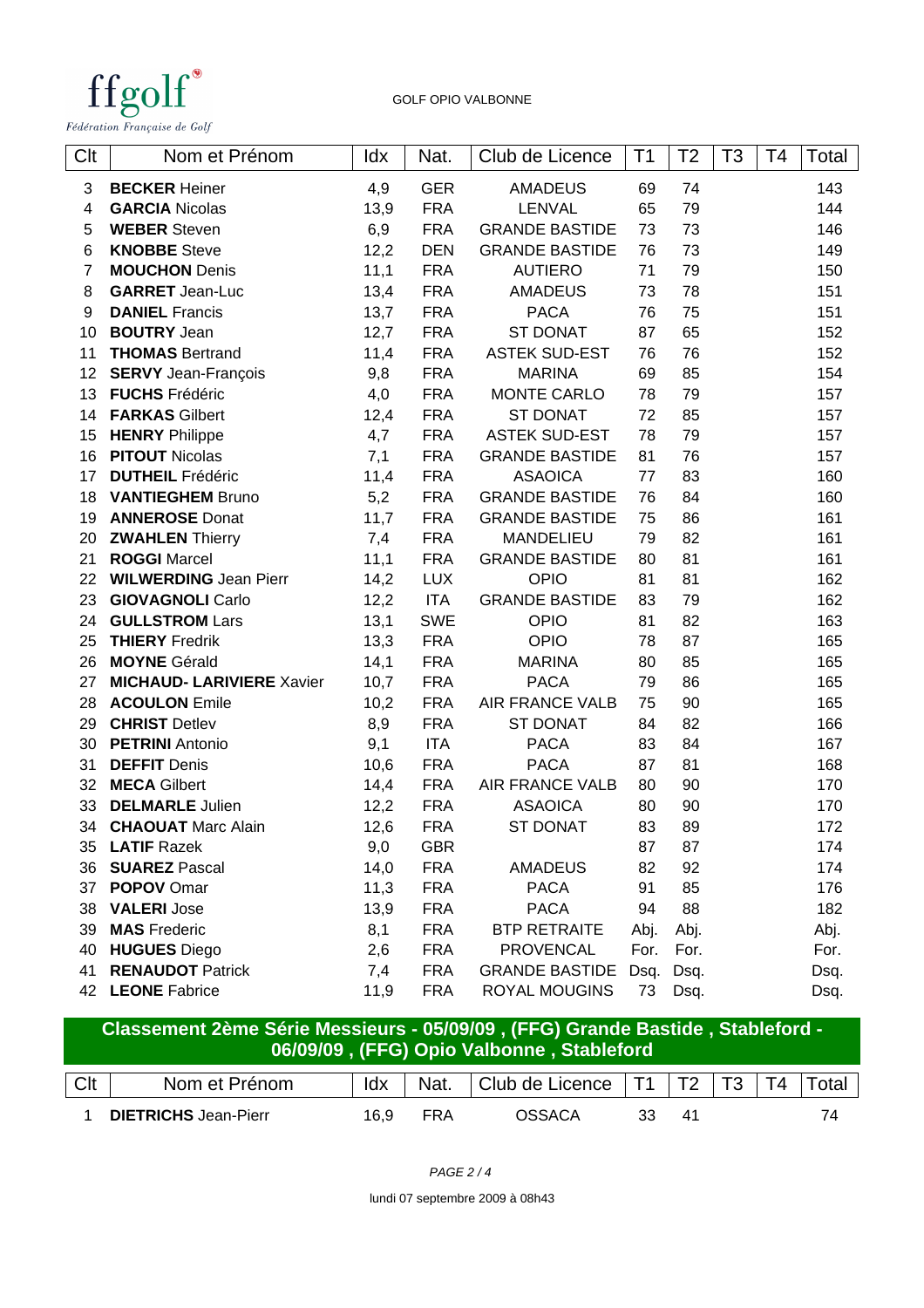

GOLF OPIO VALBONNE

| Clt            | Nom et Prénom               | ldx  | Nat.       | Club de Licence       | T1   | T2   | T3 | T4 | Total |
|----------------|-----------------------------|------|------------|-----------------------|------|------|----|----|-------|
| $\overline{2}$ | <b>LECLERC</b> Florent      | 17,9 | <b>FRA</b> | <b>OPIO</b>           | 35   | 39   |    |    | 74    |
| 3              | <b>LAURENT Guy</b>          | 18,7 | <b>FRA</b> | <b>MARINA</b>         | 41   | 33   |    |    | 74    |
| 4              | <b>HERVE</b> Remi           | 18,1 | <b>FRA</b> | <b>BIOT</b>           | 35   | 38   |    |    | 73    |
| 5              | <b>GIOVAGNOLI Philippe</b>  | 17,7 | <b>MON</b> | <b>MONACO</b>         | 37   | 35   |    |    | 72    |
| $\,6$          | <b>SALDANA Xavier</b>       | 19,2 | <b>FRA</b> | OPIO                  | 34   | 35   |    |    | 69    |
| $\overline{7}$ | <b>ROUZAUD</b> Jacques      | 16,8 | <b>FRA</b> | <b>GRANDE BASTIDE</b> | 39   | 29   |    |    | 68    |
| 8              | <b>ROUFF Alain</b>          | 27,6 | <b>FRA</b> | <b>GRANDE BASTIDE</b> | 31   | 35   |    |    | 66    |
| 9              | <b>BIGEARD Michel</b>       | 17,7 | <b>FRA</b> | <b>ST DONAT</b>       | 33   | 32   |    |    | 65    |
| 10             | <b>CAQUINEAU</b> Christophe | 17,2 | <b>FRA</b> | <b>PACA</b>           | 33   | 32   |    |    | 65    |
| 11             | <b>CHOUKROUN Claude</b>     | 22,1 | <b>FRA</b> | <b>PACA</b>           | 35   | 30   |    |    | 65    |
| 12             | <b>GANCE Alain</b>          | 18,0 | <b>FRA</b> | <b>VICTORIA</b>       | 35   | 28   |    |    | 63    |
| 13             | <b>VANTIEGHEM Patrick</b>   | 24,1 | <b>FRA</b> | <b>MARINA</b>         | 28   | 34   |    |    | 62    |
| 14             | <b>BAILET</b> Guillaume     | 17,9 | <b>FRA</b> | <b>BIOT</b>           | 27   | 34   |    |    | 61    |
| 15             | <b>GIRBAS</b> Jean          | 16,9 | <b>FRA</b> | <b>MARINA</b>         | 33   | 27   |    |    | 60    |
| 16             | <b>MUNINI Patrick</b>       | 17,5 | <b>FRA</b> | <b>GRANDE BASTIDE</b> | 24   | 35   |    |    | 59    |
| 17             | <b>MONTENAT Christian</b>   | 18,9 | <b>FRA</b> | <b>GRANDE BASTIDE</b> | 29   | 30   |    |    | 59    |
| 18             | <b>GOTTA Roberto</b>        | 16,2 | <b>FRA</b> | <b>GRANDE BASTIDE</b> | 33   | 26   |    |    | 59    |
| 19             | <b>RAYBAUD Paul</b>         | 20,8 | <b>FRA</b> | STERIA COTE AZR       | 32   | 26   |    |    | 58    |
| 20             | <b>MECHIN</b> Guillaume     | 16,1 | <b>FRA</b> | <b>OPIO</b>           | 26   | 31   |    |    | 57    |
| 21             | <b>LORENZI Yves</b>         | 17,3 | <b>FRA</b> | <b>MARINA</b>         | 27   | 29   |    |    | 56    |
| 22             | <b>CHARBONNIER Jean</b>     | 19,6 | <b>FRA</b> | <b>BIOT</b>           | 24   | 31   |    |    | 55    |
| 23             | <b>FRACHET Daniel</b>       | 23,5 | <b>FRA</b> | <b>PACA</b>           | 23   | 31   |    |    | 54    |
| 24             | <b>LAURENT Alain</b>        | 18,7 | <b>FRA</b> | <b>MARINA</b>         | 26   | 28   |    |    | 54    |
| 25             | <b>ROCH Alain</b>           | 14,8 | <b>FRA</b> | <b>ST DONAT</b>       | 32   | 22   |    |    | 54    |
| 26             | <b>FERSTLER Joseph</b>      | 16,2 | <b>FRA</b> | RIVIERA G. C.         | 29   | 24   |    |    | 53    |
| 27             | <b>SIN Thim</b>             | 15,8 | <b>FRA</b> | <b>GRANDE BASTIDE</b> | 32   | 21   |    |    | 53    |
| 28             | <b>FRACHET Benjamin</b>     | 17,8 | <b>FRA</b> | <b>PACA</b>           | 32   | 21   |    |    | 53    |
| 29             | <b>HACHE Alain</b>          | 16,2 | <b>FRA</b> | <b>MARINA</b>         | 21   | 29   |    |    | 50    |
| 30             | <b>LECLERCQ Patrick</b>     | 16,7 | <b>FRA</b> | <b>ASAOICA</b>        | 23   | 27   |    |    | 50    |
| 31             | <b>VILLERMET Philippe</b>   | 18,9 | <b>FRA</b> | <b>PACA</b>           | 23   | 27   |    |    | 50    |
| 32             | <b>PERILLO</b> Georges      | 19,2 | <b>FRA</b> | <b>NICE</b>           | 16   | 33   |    |    | 49    |
| 33             | <b>COMETTO</b> Giuseppe     | 15,1 | <b>FRA</b> | <b>GRANDE BASTIDE</b> | 26   | 23   |    |    | 49    |
| 34             | <b>ROMAN Mathias</b>        | 16,5 | <b>FRA</b> | CLAUX-AMIC            | 26   | 22   |    |    | 48    |
| 35             | <b>FEVRE</b> Michel         | 16,9 | <b>FRA</b> | <b>GRANDE BASTIDE</b> | 29   | 19   |    |    | 48    |
| 36             | <b>GEORGE Malcolm</b>       | 15,6 | <b>FRA</b> | <b>PACA</b>           | 24   | 22   |    |    | 46    |
| 37             | <b>RABIER</b> Christian     | 20,2 | <b>FRA</b> | <b>OPIO</b>           | Abj. | Abj. |    |    | Abj.  |

#### **Classement 3ème Série Messieurs - 05/09/09 , (FFG) Grande Bastide , Stableford - 06/09/09 , (FFG) Opio Valbonne , Stableford**

| Clt | Nom et Prénom            | ldx  | Nat.       | Club de Licence |    |     |  | ota |
|-----|--------------------------|------|------------|-----------------|----|-----|--|-----|
|     | <b>ZERBIB</b> Jerome     | 36.0 | <b>FRA</b> | LENVAL          | 47 | 41  |  | 88  |
|     | <b>MONTARANT Adrien</b>  | 36.0 | <b>FRA</b> | <b>ST DONAT</b> | 44 | -37 |  | 81  |
|     | <b>KHAYAT Arthur</b>     | 35.5 | FRA        | <b>PACA</b>     | 37 | -37 |  | 74  |
|     | <b>ESTABLET</b> Andre    | 36.0 | <b>FRA</b> | <b>OPIO</b>     | 23 | 36  |  | 59  |
|     | <b>BALDONI</b> Christian | 36.0 | FRA        | PACA            | 29 | 28  |  | 57  |

PAGE 3 / 4

lundi 07 septembre 2009 à 08h43